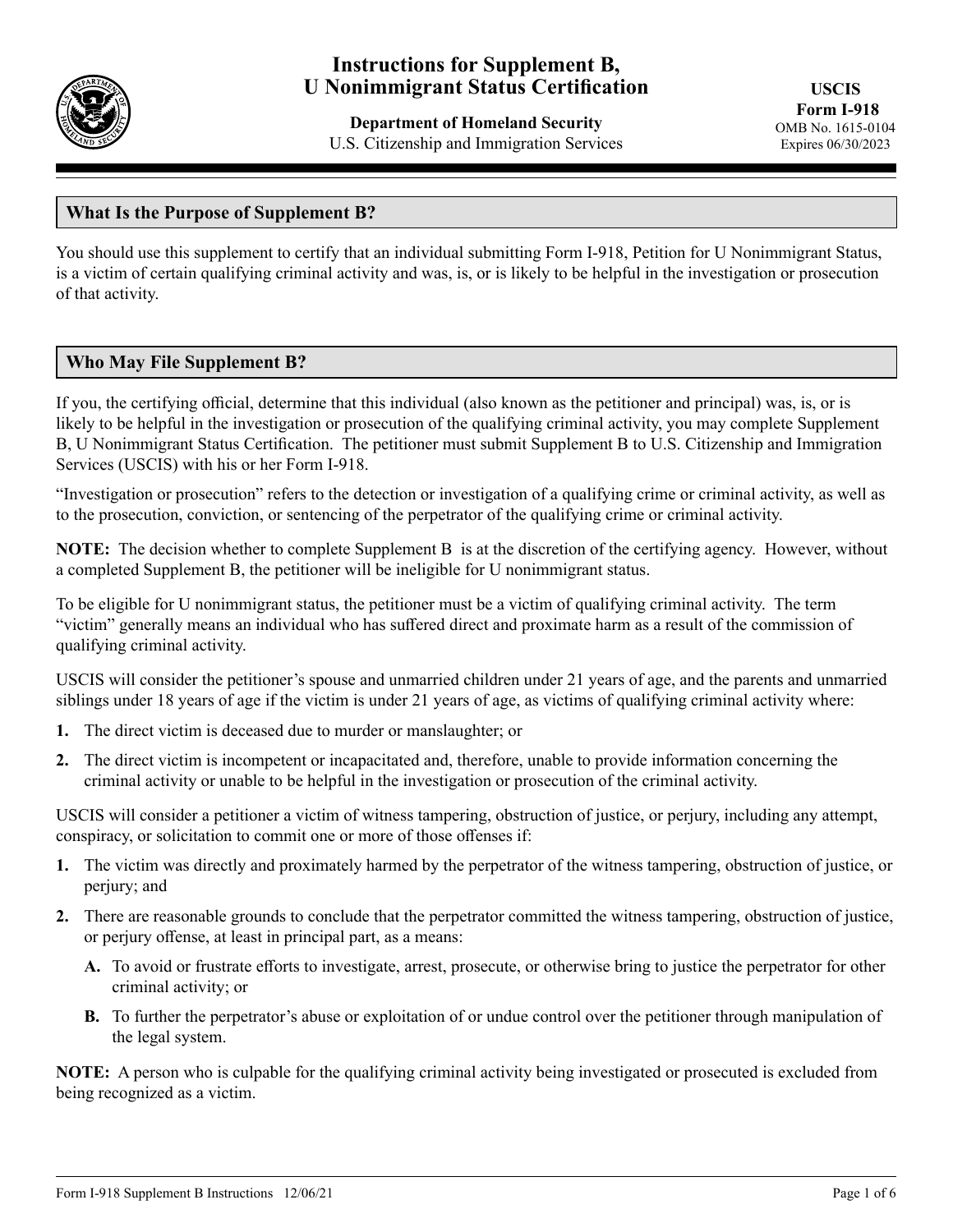A victim of qualifying criminal activity must provide evidence that he or she has been, is being, or is likely to be helpful to a certifying official in the investigation or prosecution of the qualifying criminal activity as listed in **Part 3.** of this supplement. In the case of a petitioner under 16 years of age or a petitioner who is incapacitated or incompetent, the parent, guardian, or "next friend" of the petitioner may provide evidence on behalf of the petitioner to be helpful to a certifying official's investigation. "Next friend" is a person who appears in a lawsuit to act for the benefit of a victim under 16 years of age or incapacitated or incompetent, who has suffered substantial physical or mental abuse as a result of being a victim of qualifying criminal activity. The next friend is not a party to the legal proceeding and is not appointed as a guardian. Being "helpful" means assisting law enforcement authorities in the investigation or prosecution of the qualifying criminal activity of which he or she is a victim.

**NOTE:** Once you, the certifying official, have completed Supplement B, it will be valid for six months from the date of signature. If the victim does not file Form I-918, Petition for U Nonimmigrant Status, within six months, the victim will need to obtain a new Supplement B from the certifying agency .

#### **General Instructions**

#### **How to Fill Out Supplement B**

- **1.** Type or print legibly in black or blue ink.
- **2.** If you need extra space to complete any item within this supplement, use the space provided in **Part 7. Additional Information** or attach a separate sheet of paper; type or print the agency's name, petitioner's name, and the Alien Registration Number (A-Number) (if any) at the top of each sheet; indicate the **Page Number**, **Part Number**, **and Item Number** to which your answer refers; and sign and date each sheet.
- **3.** Answer all questions fully and accurately. If a question does not apply to you type or print "N/A," unless otherwise directed. If your answer to a question which requires a numeric response is zero or none, type or print "None."
- **4.** Each Supplement B must be properly signed and filed. USCIS will not accept a photocopy of the signature page of the Supplement B or a typewritten name in place of a signature.

## **Specific Instructions**

This supplement is divided into **Parts 1.** - **7.** The following information should help you fill out the supplement.

#### **Part 1. Victim Information**

**Item Number 1. Alien Registration Number (A-Number)** (if any)**.** This is the victim's USCIS file number. If the victim does not have an A-Number or you do not know it, leave this space blank.

**Item Numbers 2.a. - 2.c. Full Name.** Provide the victim's full legal name. Do not provide a nickname.

**Item Numbers 3.a. - 3.c. Other Names Used.** Provide other names used by the victim, including his or her maiden name, nicknames, and aliases, if applicable.

**Item Number 4. Date of Birth** (mm/dd/yyyy)**.** Provide his or her date of birth (Example, May 1, 1979, should be written 05/01/1979).

**Item Number 5. Gender.** Select the appropriate box.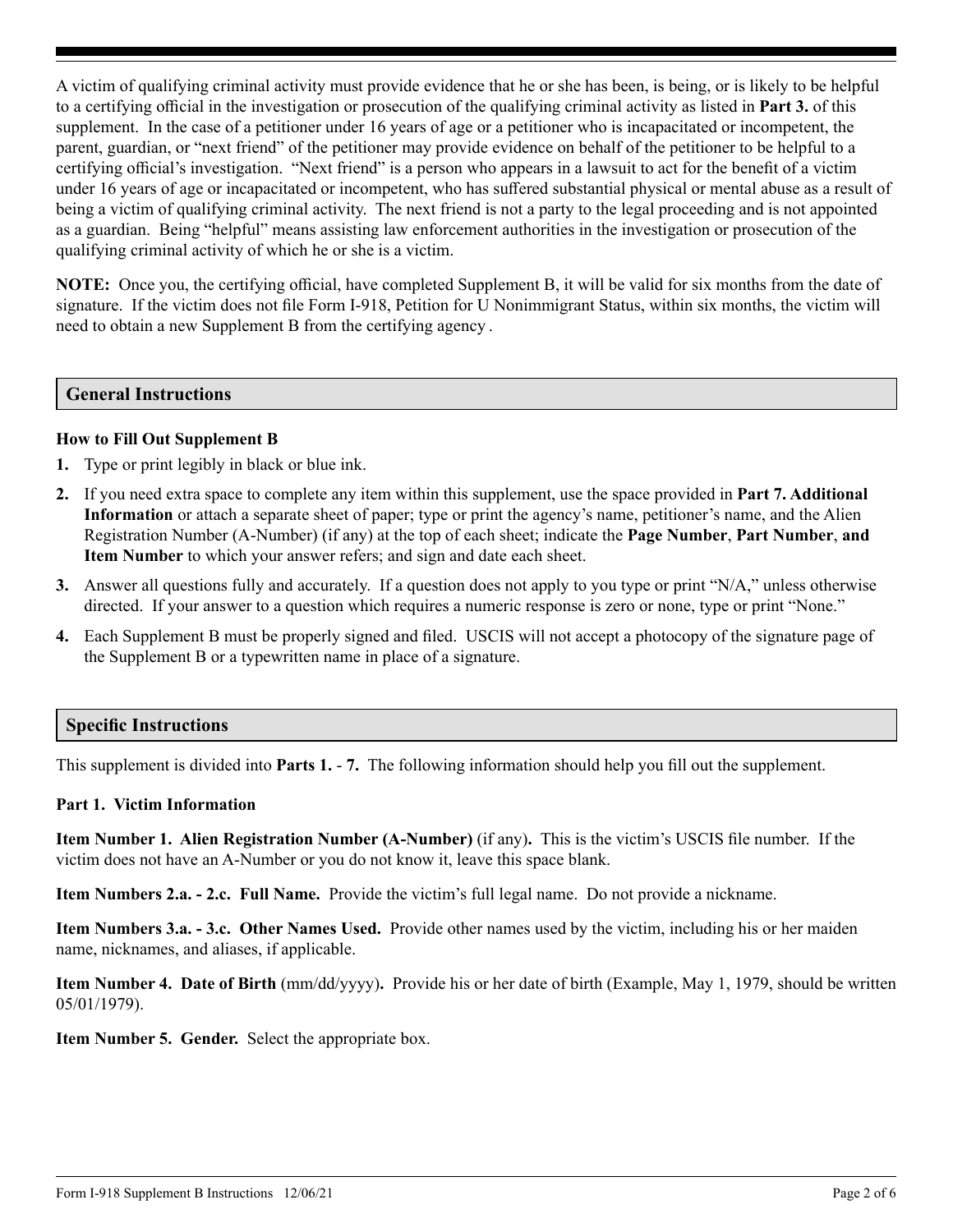## **Part 2. Agency Information**

**Item Number 1. Name of Certifying Agency.** The certifying agency must be a Federal, state, local, or tribal law enforcement agency; prosecutor; authority; or Federal, state, or local judge that has responsibility for the detection, investigation, prosecution, conviction, or sentencing of the qualifying criminal activity of which the petitioner was a victim.

This includes traditional law enforcement branches with the criminal justice system and other agencies that have criminal investigative jurisdiction in their respective areas of expertise, including, but not limited to, Child Protective Services, the Equal Employment Opportunity Commission, and the Department of Labor.

## **Item Number 2.a.** - **2.c. Name of Certifying Official.**

A certifying official is:

- **1.** The head of the certifying agency or any person in a supervisory role, who was specifically designated by the head of the certifying agency to issue a U Nonimmigrant Status Certification on behalf of that agency; or
- **2.** A Federal, state, or local judge.

If the certification is not signed by the head of the certifying agency, attach evidence of the agency head's written designation of the certifying official for this specific purpose.

**Item Numbers 3. - 10.** Provide the requested information regarding agency officials, the agency's address, agency type, case status, certifying agency category, case number, and FBI Number or SID Number.

#### **Part 3. Criminal Acts**

**Item Numbers 1. – 3.** Select all of the crimes of which the petitioner is a victim that your agency is investigating, prosecuting, or sentencing and provide the dates of the criminal activity. If the criminal activity occurred over a period of time, provide a date on which at least one act constituting an element of qualifying criminal activity occurred. If multiple incidents occurred, provide the date of each incident investigated or prosecuted. List the statutory citations for the crimes in the space provided.If the crimes of which the petitioner is a victim are not listed, select the crimes that are similar to those crimes. You may provide a written explanation regarding how the crime of which the petitioner is a victim is similar to the listed crimes. Similar activity refers to criminal offenses in which the nature and elements of the offenses are substantially similar to the list of criminal activity at section  $101(a)(15)(U)(iii)$  of the Immigration and Nationality Act (INA) and found on the certification form itself.

**Item Numbers 4.a. - 7.** Indicate whether the qualifying criminal activity violated the laws of the United States or occurred within the United States (including in Indian country and military installations) or the territories and possessions of the United States. Qualifying criminal activity of which the petitioner is a victim had to violate United States law or occur within the United States.

- **1. United States** means the continental United States, Alaska, Hawaii, Puerto Rico, Guam, the Commonwealth of Northern Mariana Islands (CNMI), and the U.S. Virgin Islands.
- **2. Indian country** refers to all land within the limits of any Indian reservation under the jurisdiction of the United States Government, notwithstanding the issuance of any patent, and including rights-of-way running through the reservation; all dependent Indian communities within the borders of the United States whether within the original or subsequently acquired territory thereof, and whether within or without the limits of a state; and all Indian allotments, the Indian titles to which have not been extinguished, including rights-of-way running through such allotments.
- **3. Military installation** means any facility, base, camp, post, encampment, station, yard, center, port, aircraft, vehicle, or vessel under the jurisdiction of the Department of Defense, including any leased facility, or any other location under military control.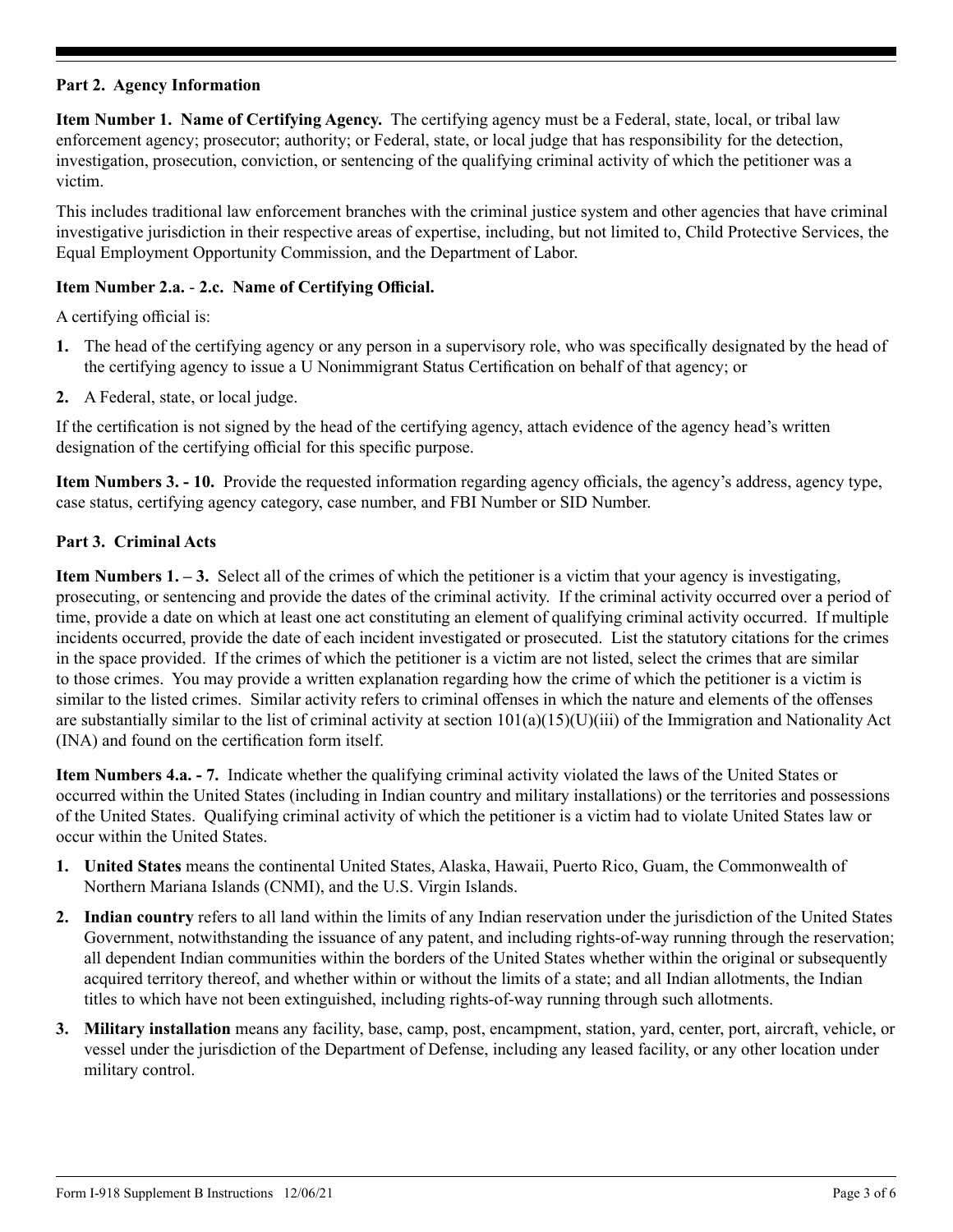**4. Territories and possessions of the United States** means American Samoa, Swains Island, Bajo Nuevo (the Petrel Islands), Baker Island, Howland Island, Jarvis Island, Johnston Atoll, Kingman Reef, Midway Atoll, Navassa Island, Palmyra Atoll, Serranilla Bank, and Wake Atoll.

If the qualifying criminal activity did not occur within the United States as discussed above, but was in violation of U.S. law, it must violate a Federal extraterritorial jurisdiction statute. There is no requirement that a prosecution actually occur. Provide the statutory citation for the extraterritorial jurisdiction.

## **Part 4. Helpfulness of the Victim**

**Item Number 1.** Indicate whether the victim possesses information about the crimes. A petitioner must possess information about the qualifying criminal activity of which he or she is a victim. A petitioner is considered to possess information concerning qualifying criminal activity of which he or she is a victim if he or she has knowledge of details concerning criminal activity that would assist in the investigation or prosecution of the criminal activity. Victims with information about a crime of which they are not a victim will not be considered to possess information concerning qualifying criminal activities.

When the victim is under 16 years of age, incapacitated, or incompetent, he or she is not required to personally possess information regarding the qualifying criminal activity. The parent, guardian, or next friend of the petitioner may provide that information.

**Item Number 2.** Provide an explanation of the victim's helpfulness to the investigation or prosecution of the criminal activity. A victim must provide evidence to USCIS that he or she was, is, or is likely to be helpful to a certifying official in the investigation or prosecution of the qualifying criminal activity. In the case of a victim under 16 years of age or a victim who is incapacitated or incompetent, the parent, guardian, or next friend of the victim may provide evidence on behalf of the victim to be helpful to a certifying official's investigation.

Being "helpful" means assisting law enforcement authorities in the investigation or prosecution of the qualifying criminal activity of which he or she is a victim. Petitioner victims who, after initiating cooperation, refuse to provide continuing assistance when reasonably requested, will not meet the helpfulness requirement. The victim has an ongoing responsibility to be helpful, assuming there is an ongoing need for the victim's assistance.

You, the certifying official, will make the initial determination as to the helpfulness of the petitioner. USCIS will give a properly executed Supplement B significant weight, but USCIS will not consider it conclusory evidence that the victim has met the eligibility requirements. USCIS will look at the totality of the circumstances surrounding the petitioner's involvement with your agency and all other information known to USCIS in determining whether the petitioner meets the elements of eligibility.

**Item Number 3.** Indicate if the victim has refused or failed to provide assistance reasonably requested since the initiation of cooperation. Explain in the space provided. If you need extra space, use the space provided in **Part 7. Additional Information**; type or print the agency's name, petitioner's name, and the A-Number (if any) at the top of each sheet; indicate the **Page Number**, **Part Number**, and **Item Number** to which your answer refers; and sign and date each sheet.

**Item Number 4.** Include any additional information you would like to provide.

## **Part 5. Family Members Culpable In Criminal Activity**

**Item Numbers 1. - 4.e.** List whether any of the victim's family members are culpable or are believed to be culpable in the criminal activity of which the petitioner is a victim, their relationship to the victim, and their culpability in the criminal activity. USCIS will not grant U nonimmigrant status to a qualifying family member who committed the qualifying criminal activities that established the victim's eligibility for U nonimmigrant status, in a family violence or trafficking context.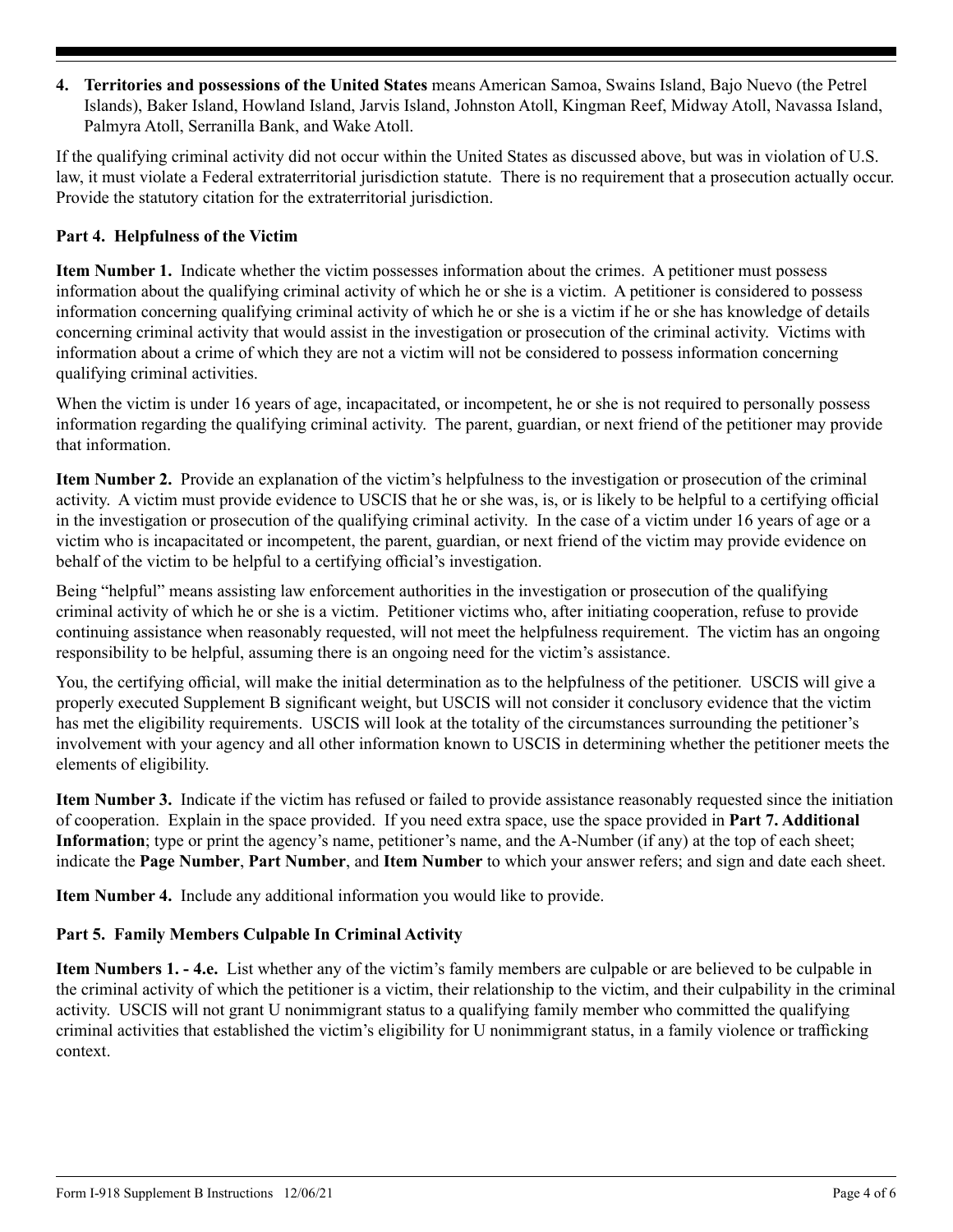#### **Part 6. Certification**

**Item Numbers 1. - 4.** Read the certification block carefully, and sign and date the supplement. Provide your daytime telephone number and a fax number (if any).

**NOTE:** At your discretion, you may withdraw or disavow a Form I-918, Supplement B at any time, even after this supplement is submitted to USCIS, if a victim unreasonably refuses to assist in the investigation or prosecution of the qualifying criminal activity. To do so, you must notify USCIS by sending a written statement to:

**USCIS - Vermont Service Center 75 Lower Welden Street St. Albans, VT 05479-0001**

Include the victim's name, date of birth, and A-Number (if any) on all correspondence.

#### **Part 7. Additional Information**

**Item Numbers 1. - 6.d.** If you need extra space to provide any additional information within this supplement, use the space provided in **Part 7. Additional Information**. If you need more space than what is provided in **Part 7.**, you may make copies of **Part 7.** to complete and file with your supplement, or attach a separate sheet of paper. Include your agency's name, the petitioner's name, and A-Number (if any) at the top of each sheet; indicate the **Page Number**, **Part Number**, and **Item Number** to which your answer refers; and sign and date each sheet.

## **DHS Privacy Notice**

**AUTHORITIES:** The information requested on this supplement, and the associated evidence, is collected under the Immigration and Nationality Act, sections 101(a)(15)(U) and Public Law 106-386, section 1513(c).

**PURPOSE:** The primary purpose for providing the requested information on this supplement is to certify that an individual submitting a Form I-918, Petition for U Nonimmigrant Status, is a victim of certain qualifying criminal activity and has been, is being, or is likely to be helpful in the investigation or prosecution of that activity. The Department of Homeland Security (DHS) uses the information you provide to grant or deny the immigration benefit the petitioner is seeking.

**DISCLOSURE:** The information you provide is voluntary. However, failure to provide the requested information, including your Social Security number (if applicable), and any requested evidence, may delay a final decision or result in denial of the Form I-918 petition.

**ROUTINE USES:** DHS may, where allowable under relevant confidentiality provisions, share the information you provide on this supplement and any additional requested evidence with other Federal, state, local, and foreign government agencies and authorized organizations. DHS follows approved routine uses described in the associated published system of records notices [DHS/USCIS-001 - Alien File, Index, and National File Tracking System, DHS/USCIS-007 - Benefits Information System, and DHS/USCIS-018 Immigration Biometric and Background Check] and the published privacy impact assessment [DHS/USCIS/PIA-016a Computer Linked Application Information Management system and Associated Systems] which you can find at **[www.dhs.gov/privacy](http://www.dhs.gov/privacy)**. DHS may also share the information, as appropriate, for law enforcement purposes or in the interest of national security.